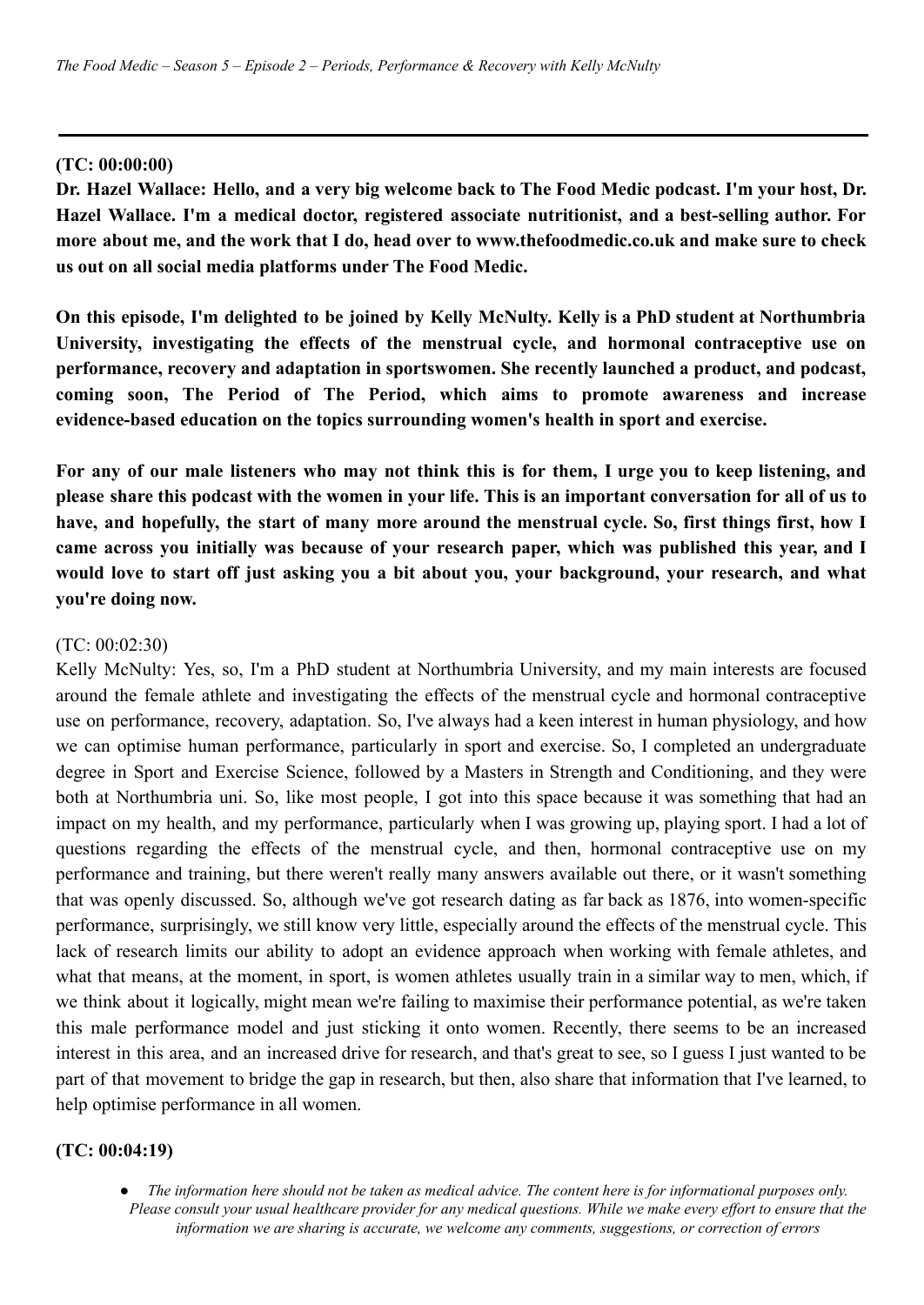**Dr. Hazel Wallace: Yes, absolutely, no, it's-, you're so right. There's definitely a huge movement towards trying to gain an understanding as to how the menstrual cycle impacts performance. Not just** performance, but lots of aspects of our lifestyle, and not just relating to athletes, but also all women. **It's really interesting, but like you said, we definitely need more research. So, let's dive right into** training around the menstrual cycle. I think that's a really great place to start, and maybe just briefly covering off, what are the main phases of the menstrual cycle, so that we're all on the same page, **before we start chatting about how it impacts how we exercise.**

### (TC: 00:05:03)

Kelly McNulty: Yes, so the menstrual cycle. So, women have two predominant sex hormones. There are many other hormones involved in our menstrual cycle, but the two main hormones are oestrogen and progesterone. Across a textbook 28-day cycle, but it's also worth noting here that we aren't all textbooks, and that only 13% of women have this 28-day cycle. So, don't worry if you're working with a female athlete and they don't have that straight 28-day cycle, because a normal cycle is considered somewhere between 21 and 35 days. Across 28 days, the sex hormones ebb and flow. For example, at the start of the cycle, so day one, which is the first day of your period, oestrogen and progesterone are low. Then, after that, one of the hormones, oestrogen, starts to increase, and reaches it's peak just prior to ovulation. So, around day eleven or twelve, in this textbook example. Then, after ovulation, oestrogen begins to drop off, before it has a secondary peak around days 20 to 23, and around this time, progesterone, which also started increasing after ovulation, also reaches a peak. Following this, if fertilisation hasn't occurred, both hormones drop off, and then begin that cycle again. I'm sitting here, totally waving my hands around, but no one can see me. So, basically, what it means is you have these three main phases. So, at the start of your cycle, oestrogen and progesterone are low, then oestrogen reaches it's peak, and progesterone remains low in the middle of the cycle, and then, finally, oestrogen has a secondary peak and progesterone peaks in that final third of the cycle.

#### **(TC: 00:06:45)**

Dr. Hazel Wallace: Yes, and those, you know, we have different names for the cycles that tend to come **up in research, which is probably important to cover off, as well. The follicular, or the proliferative** phase, which is the first part of the cycle, and the luteal phase, which is the second, and of course, then **we have ovulation in the middle.**

### (TC: 00:07:04)

Kelly McNulty: Yes, so we, in the research, tend to call it-, so that early phase, when they're both low, as the early follicular phase. Then, we have the middle phase, so that ovulatory phase, when oestrogen is high and progesterone is low, and then we normally say the mid-luteal phase is when we have both hormones high.

#### **(TC: 00:07:22)**

**Dr. Hazel Wallace: Amazing. So, based on the research, do we see clear differences in strength and performance in these different phases of the cycle?**

(TC: 00:07:32)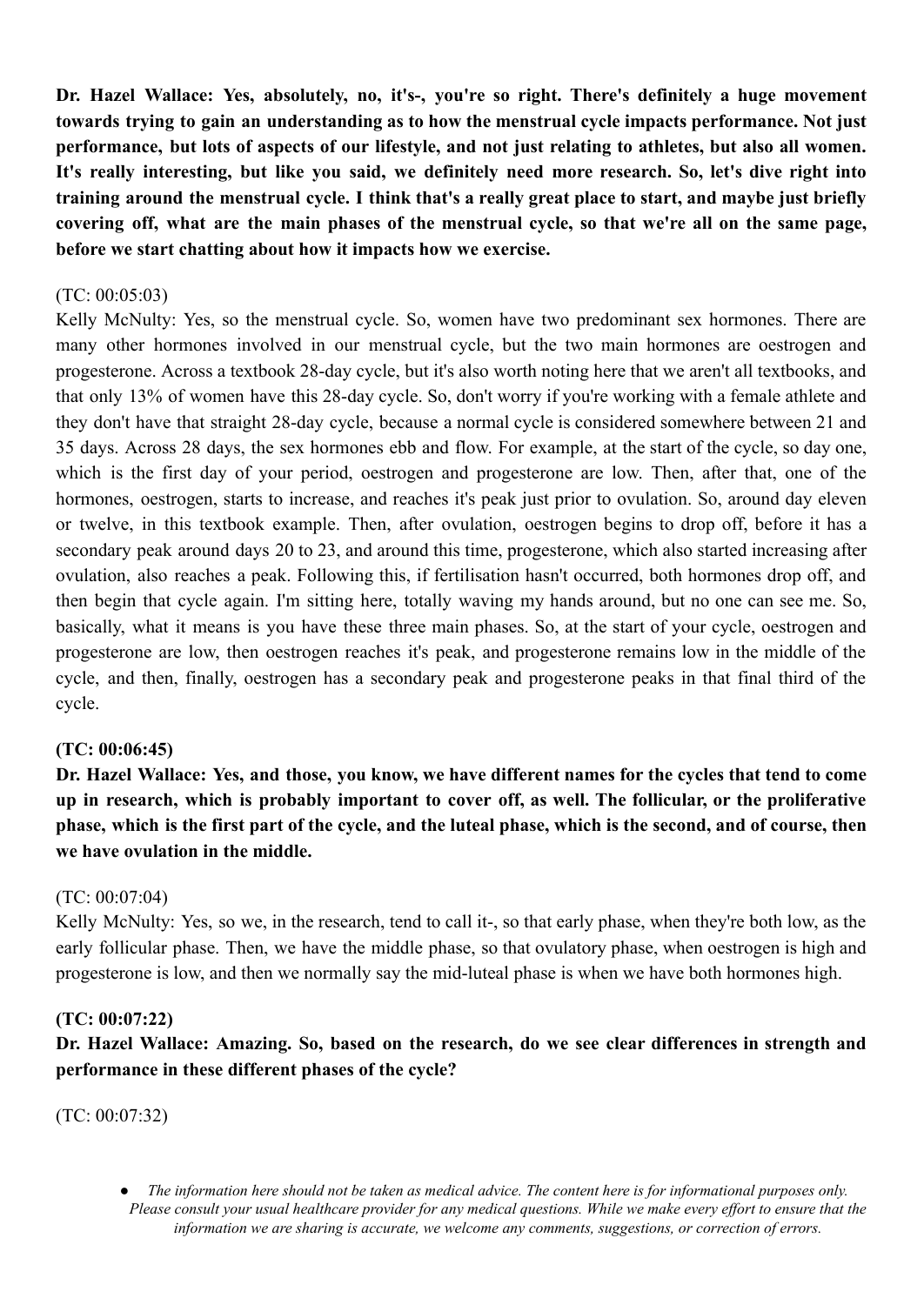Kelly McNulty: Yes, so that's a great question. So, whilst the primary function of the menstrual cycle is reproduction, the fluctuations in these hormones across the menstrual cycle also influence so many other physiological systems, which can then affect performance. In terms of strength performance, we have both oestrogen and progesterone receptors in our muscles, and oestrogen's known for its anabolic affects, whereby it can influence muscle size and strength, but also it's effects on the nervous system, which play an important role in strength performance. So, theoretically, when oestrogen is high, around the middle of your cycle, and in the final third of the cycle, it's possible that this might have a positive effect on strength performance. Additionally, progesterone is thought to oppose these oestrogen effects, therefore, we can speculate that the beneficial effects of oestrogen are likely going to be greater around that ovulatory middle of your cycle, where oestrogen's high without the interference of progesterone, compared to the final third of the cycle, so the mid-luteal phase, when both hormones are high. However, research on the menstrual cycle on strength is inconsistent. So, some studies have reported improved performance in that early follicular phase, as well as the ovulatory phase and the mid-luteal phase, whereas many other studies have shown no effect at all. So, the researchers haven't yet agreed on whether, sort of, strength performance is affected by menstrual cycle phase, but like you say, this provided the rationale for my first PhD study, whereby we investigated whether the changes in hormone levels between menstrual cycle phases affect exercise performance. So, this was strength performance, as well as endurance performance, and we did this by finding and analysing all of the previous studies on this topic, and we also examined the quality of these studies.

So, what we found was that exercise performance might be slightly reduced, in some women, when oestrogen and progesterone are low, so this early follicular phase, which is roughly days one to five of the menstrual cycle. It's important to understand that a large proportion of these studies were classified as lower in quality, and the effect of the menstrual cycle was so variable between studies. So, when you add all of that up together, so the small effect size, the poor quality of the research, and the variability, general guidelines on exercise performance (TC 00:10:00) could not, and should not be formed. So, instead, we recommend that females, and those working with female athletes take that personalised approach, whereby they track and consider their menstrual cycle, and are aware of these potential times during the cycle where performance might be better or worse, but they shouldn't just assume that average results apply to them.

## **(TC: 00:10:22)**

**Dr. Hazel Wallace: Yes, absolutely. Okay, so, based on what you found, and I know that you** summarised to say that there may be reduced performance at the start of the cycle, but again, based on all of the evidence, it's not very strong, and therefore, we should just allow women to track it individually, and see what comes up. Would that be your, I guess, advice to women who are listening, **and wanting to integrate menstrual cycle tracking into their training programmes? To just not, kind** of, focus too much on, 'I could potentially see a dip in my performance here,' and more so just, kind **of, see where are you picking up patterns?**

(TC: 00:11:03)

The information here should not be taken as medical advice. The content here is for informational purposes only. Please consult your usual healthcare provider for any medical questions. While we make every effort to ensure that the *information we are sharing is accurate, we welcome any comments, suggestions, or correction of errors.*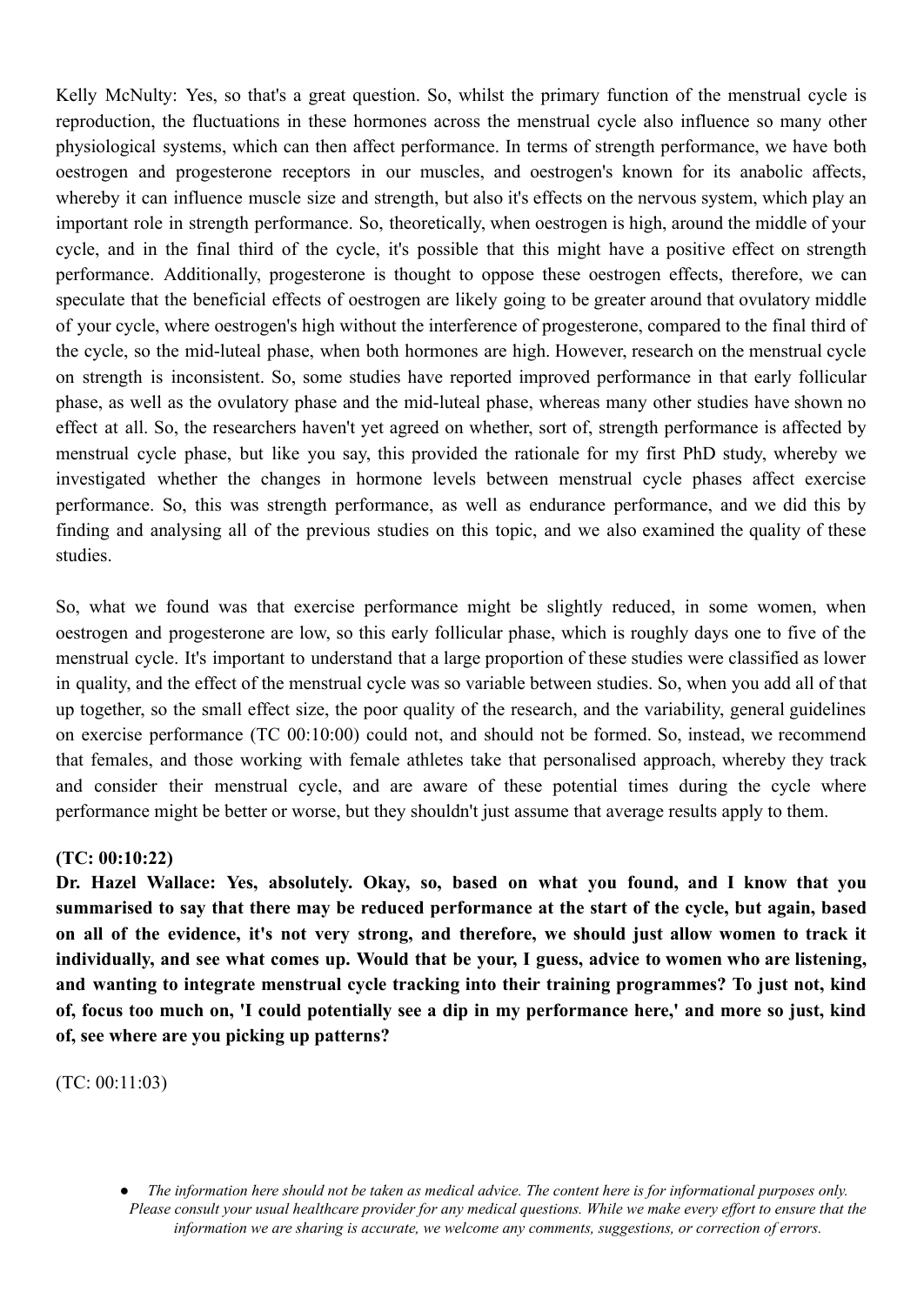Kelly McNulty: Yes, definitely. So, our reviews were looking at performance. So, does your performance on any given day change across the menstrual cycle? We weren't really looking at that phase-based training. So, can we programme certain training sessions to maximise our adaptation, if that makes sense? So yes, definitely what you said about the tracking. It's definitely more of an individual approach. So, we don't really know if we can, sort of, train around our cycle yet. So, like, I touched on before, sport and performance support in sport or exercise has largely been designed for men, so the support that we apply to female athletes, whether that be performance or training, is largely based on what has been researched in men, or successful in male athletes. With more women participating in sport and exercise, and that's at all levels, it's become increasingly important to understand the physiology of the female athlete and how this might affect upon their performance and training. However, aspects of female physiology makes studying women, not impossible, but slightly more trickier, or expensive, or time-consuming than studying men. So, what that means if we've got that, sort of, rise in women in sport, but the research is still lacking behind. So, like I said before, we're largely taking this male model of performance and training, and then applying it to women. Lots of that will apply, because the majority of sport and science research will benefit both men and women, but because there are such fundamental differences between the sexes, this approach might not always be optimal. In fact, if we look at phase-based training for, say, strength, there is a recent paper by Thompson et al that reviewed all of these previous studies on the topic, of which there are only four that have looked at strength training across the menstrual cycle.

Generally, the results from these studies do indicate that follicular phase-based training, so training more in your follicular phase than any other phase, is better than regular or luteal phase-based resistance training for developing strength and muscle mass. Then, it's so difficult to be able to draw conclusions from these, because not only is there a small amount of research, but because of the quality of these studies. So, while scheduling training based on the menstrual cycle is such an interesting concept, and I love it, and to some degree, very popular in the media right now, you can see why we need that higher quality of research before we start making recommendations on training. I don't think we should be disheartened by the lack of that research, and I still think we should feel that we can work with female physiology with what knowledge and understanding we do have at the minute. So, whilst we wait for the research, there are things that we can do in the meantime.

## **(TC: 00:13:53)**

**Dr. Hazel Wallace: Yes, absolutely. Moving slightly away from training and performance, how else might the menstrual cycle affect female athletes? Obviously, these hormones aren't just orchestrating** the menstrual cycle and our periods, but they also are involved in other, kind of, organs and organ **systems in the body.**

## (TC: 00:14:15)

Kelly McNulty: Yes, so quite a popular one is injury, so in particular, the ACL injury. So, research shows that women and girls are particularly high-risk for this type of injury, with rates of three to six times greater than men, and research has indicated that the fluctuations in women's sex hormones across the menstrual cycle might influence injury risk. Specifically, there's a recent review where the authors concluded that knee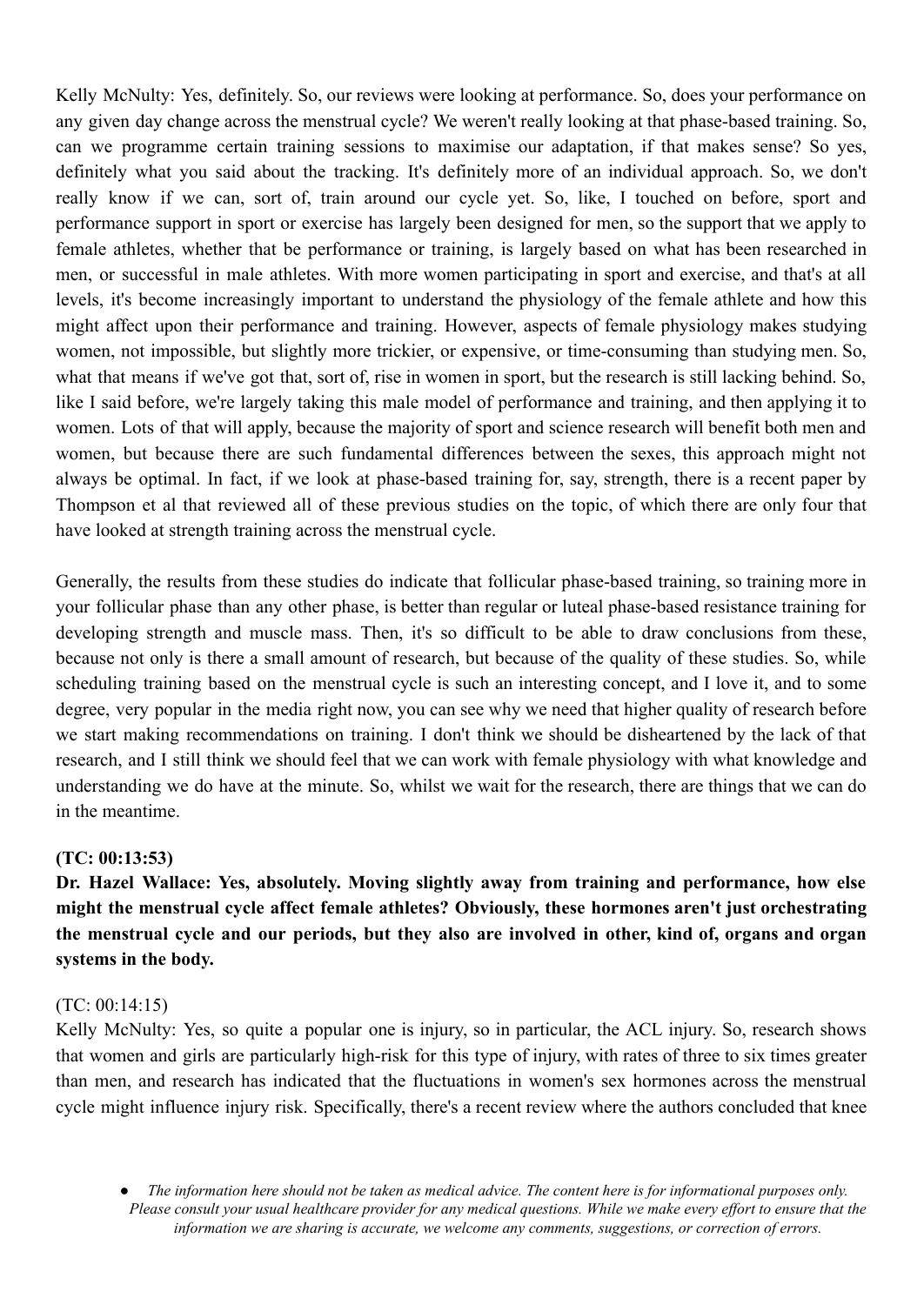ligament laxity and ACL injury might be increased during the ovulatory phase of the menstrual cycle. So, that's obviously something to take into consideration, but again, high quality research is needed. In fact, actually, I think, I'm aware that there's a PhD student at Nottingham Trent University who's looking into this, so watch that space. Then, you've also got sleep. So, sleep's been massive in recent years, and there's some interesting research around the influence of the menstrual cycle on sleep. For instance, it's been reported that 30% of women report disturbed sleep during their period, and 23% of women report disturbed sleep in the week leading up to their period. In contrast, you might experience better sleep in that luteal phase of the cycle, as progesterone increases, as this hormone is known as the calming hormone, and promotes melatonin production. Having said that, progesterone also has a thermogenic effect, so you might notice disturbed sleep because of that increased body temperature. Again, the research is very minimal, but just by being aware of this, and tracking potential sleep changes, you can adopt good sleep hygiene practices to negate these effects on your sleep. Then, we also have recovery. So, recovery is an essential component of training, and oestrogen has been shown to have a protective function in exercise-induced muscle damage.

So, it might be that on certain days of the cycle, we might recover more quickly from a training session, namely when oestrogen is high, such as that late follicular and ovulatory phase of the menstrual cycle. However, again, there is very little research looking into how recovery might vary across the menstrual cycle, but the data that is available so far does support that the menstrual cycle might affect the aspects of recovery from training, and it's an avenue worth exploring further. In fact, that's actually what my next PhD study is investigating.

### **(TC: 00:16:43)**

Dr. Hazel Wallace: Yes, it's interesting, and I guess similar to the fluctuations we see in the menstrual cycle, we also see some of these changes in other parts of the lifespan, like pregnancy and menopause, **where we have other changes in those hormones. Like, I know sleep is massively compromised, particularly in pregnancy, and also in the menopause, and again, that's all due to these hormones. It's interesting, because a lot of people are aware that oestrogen is a female sex hormone, even though both males and females have it, but we don't really consider the widespread effects of it. There's** basically oestrogen receptors all over the body. Kelly, I know this is not your field of research, but are **there any changes to nutrition that need to be considered at the different phases of the menstrual cycle, particularly looking at athletes and performance?**

#### (TC: 00:17:38)

Kelly McNulty: Yes, so totally going to hold my hands up and say nutrition really isn't my expertise, or my background, but I'm sure it's something that people are considering. I guess, one thing to note, especially for female athletes and exercising women, is that we need to think of food as a way of nourishing our bodies, so that they can be equipped to carry out not only the essential functions, like the menstrual cycle, but also optimise our performance, training and recovery. Athletes that don't get the right fuel they need to train and perform can develop relative energy deficiency in sport, or REDS, which has various consequences on not only performance, but health. So, including the loss of the menstrual cycle, which isn't a normal part of training and performance, like it's sometimes made out to be. I won't go into too much detail on that,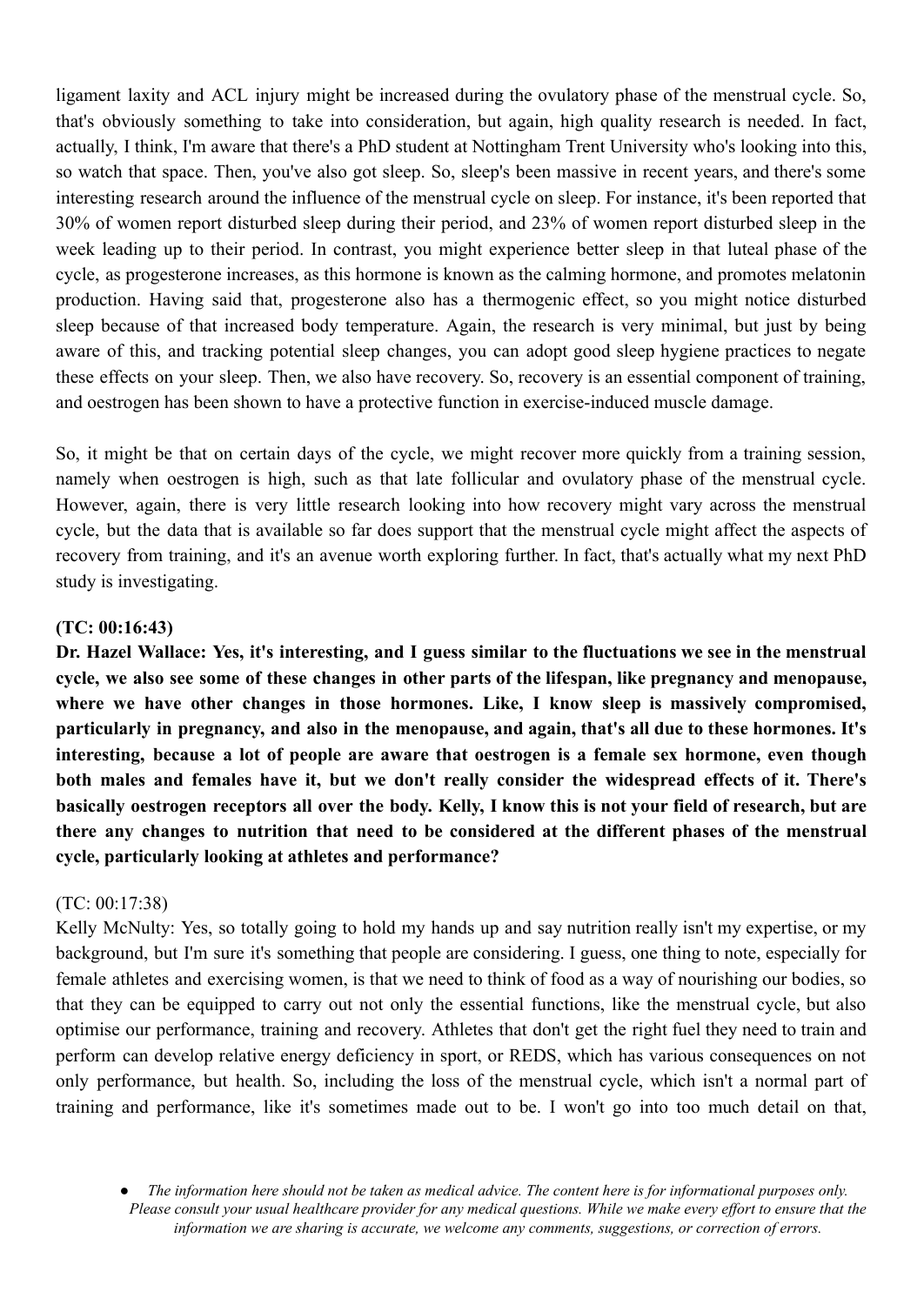because I know I've listened to topics on previous podcasts by you, but I do think very few people realise the connection between food and women's health, but I'm sure in that nutrition space that those are, kind of, being considered. Yes.

# **(TC: 00:18:41)**

Dr. Hazel Wallace: Yes, it's quite complicated, and I think, from a nutrient utilisation point of view, so whether we're more, kind, of glucose or fat dominant, that seems to be where the research is at, and more for a performance point of view. So, endurance athletes, like, are they using more fats for fuels, or more carbohydrates for fuels. From a general population level of advice, I think we're not there yet, to be able to make any kind of recommendations. Again, it's like listening to your own body. If you're **tracking your cycle, you can try different nutrition strategies around your training, see what makes** vou feel good. I think that's, kind of, where we're at, at the moment. Then, just, we've, kind of, briefly **mentioned a couple of methods for period tracking, and apps, and things. Are there any particular methods that you advise using, or is it, kind of, a combination of several methods?**

# (TC: 00:19:41)

Kelly McNulty: Yes, so I'm a massive fan of cycle tracking, and I know that it's a straightforward concept, but the menstrual cycle can be easily tracked by using pen and paper, and to do that, I would suggest annotating the start and end of your period, and when ovulation occurs. Then, noting any physical, emotional (TC: 00:20:00) performance changes on each day of the cycle. In a training context, I would also recommend using ovulation kits, or if these aren't available, you can look out for other physical signs of ovulation, such as a rise in basal body temperature, taken every morning upon waking, or white vaginal fluid that's stretchy and slippery and looks like egg white. One menstrual cycle diary I saw recently with an athlete was using an Excel spreadsheet whereby she'd had the number of days listed and when her period and ovulation occurred in one column and then had columns for performance training recovery, and then had colour-coded each day as green, amber and red. And I thought it was a really clever idea because I'd not seen anything like it but it was really handy for looking back and spotting patterns really easily. There also many apps like you say which can be used to track the menstrual cycle such as Clue. But one that stands out in particular is FitrWoman, which is an app for female athletes to help sync your training, nutrition and recovery around your menstrual cycle. One thing I think I would note about using apps to track your cycle is that the information they give is often very generic and given the variety in menstrual cycle experiences between and within women month to month, the information presented might not always be suited to you and also if you've got your apps, sort of, barking at you that you should be feeling like this when you don't have those symptoms at all it can be a bit, sort of, anxiety inducing even. So, not matter what your method is of tracking, I would encourage you to track for at least three months to allow meaningful conclusions about your cycle patterns to be made.

## **(TC: 00:21:40)**

Dr Hazel Wallace: Yes. Absolutely. It can also be really tricky if you have any irregularities in your cycles, so, if you suffer from PCOS or any conditions that are related to the cycle, you can't really draw conclusions. I know myself I've got PCOS and it's very difficult using the apps because they try

The information here should not be taken as medical advice. The content here is for informational purposes only. Please consult your usual healthcare provider for any medical questions. While we make every effort to ensure that the *information we are sharing is accurate, we welcome any comments, suggestions, or correction of errors.*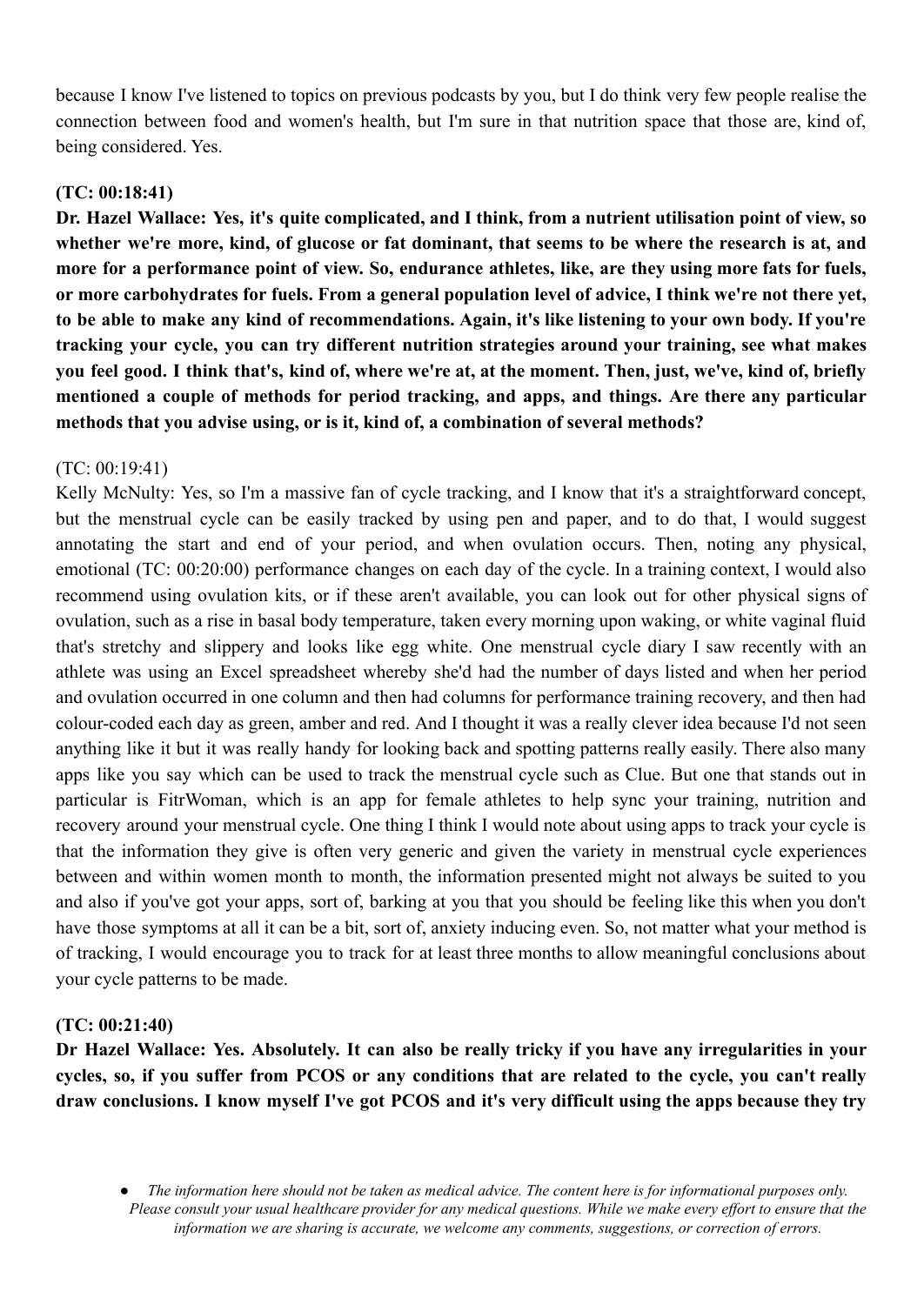to predict when it's going to happen and I'm still tracking using apps but I find it that I'm so clued **into my own body that that's almost my best app, if that makes sense.**

 $(TC: 00.22.12)$ Kelly McNulty: Yes, definitely.

### **(TC: 00:22:13)**

Dr Hazel Wallace: But they are really useful. And it's so great to see so many different types available **now. Another question which quite a few people have asked me is how oral contraceptive pills affects performance. Because obviously that's synthetic hormones that we are putting into our bodies.**

### $(TC: 00.22.34)$

Kelly McNulty: Yes. So, the oral contraceptives are designed to prevent pregnancy but they are also used by many women to manipulate their menstrual cycle. So, they can control the timing of or eliminate entirely their periods. For instance, some sport women or just exercising women find having periods inconvenient being extra concerned for training, competition. And some experience negative side effects from their periods which could adversely affect their performance. So, the most popular kind of oral contraceptive in female athletes has a 28 day cycle whereby one pill is take every day for 21 continuous days followed by seven pill-free days whereby the withdrawal bleed occurs. And this alters the physiology of the female in two main ways. So, one, by suppressing the natural hormones which we produce throughout the pill cycle and then, two, by providing us with an artificial oestrogen and progesterone during the 21 pill taking days. And, I guess, what that means is that instead of having your natural hormone ebb and flow as I described before, your natural levels of oestrogen and progesterone are just downregulated, almost like a flat line. And in addition to this, every time an athlete consumes her pill on those 21 pill taking days, she's putting some artificial oestrogen and progesterone into her body which peaks within one hour of taking the pill and then drops off, but because you get that repeated effect, you get that build up over time. So, despite the prevalence of oral contraceptive use, the effects of oral contraceptives on performance and training are still poorly understand. And just like the menstrual cycle, the research is very conflicting. And that was actually, again, the rationale for that study of my PhD. So, does oral contraceptive use influence exercise performance. And what we, kind of, saw was a very similar story in that the results indicated that on average oral contraceptive use might result in that slightly poorer exercise performance when compared to naturally menstruating women. However, again, the difference between studies meant that we couldn't make hose general guidelines. Which, again, is why we recommended that individualised approach to oral contraceptive use, whereby the focus is on each athlete's response to their oral contraceptive.

So, some athletes might be affected and others might not be affected at all. And our review showed the exercise performance did not change between those pill taking and pill-free days. So, female athletes might not need to worry about what day of their oral contraceptive cycle they're on when considering performance. So, again, it's just frustrating or exciting that we haven't got that blueprint which says 100% do that. It's

The information here should not be taken as medical advice. The content here is for informational purposes only. Please consult your usual healthcare provider for any medical questions. While we make every effort to ensure that the *information we are sharing is accurate, we welcome any comments, suggestions, or correction of errors.*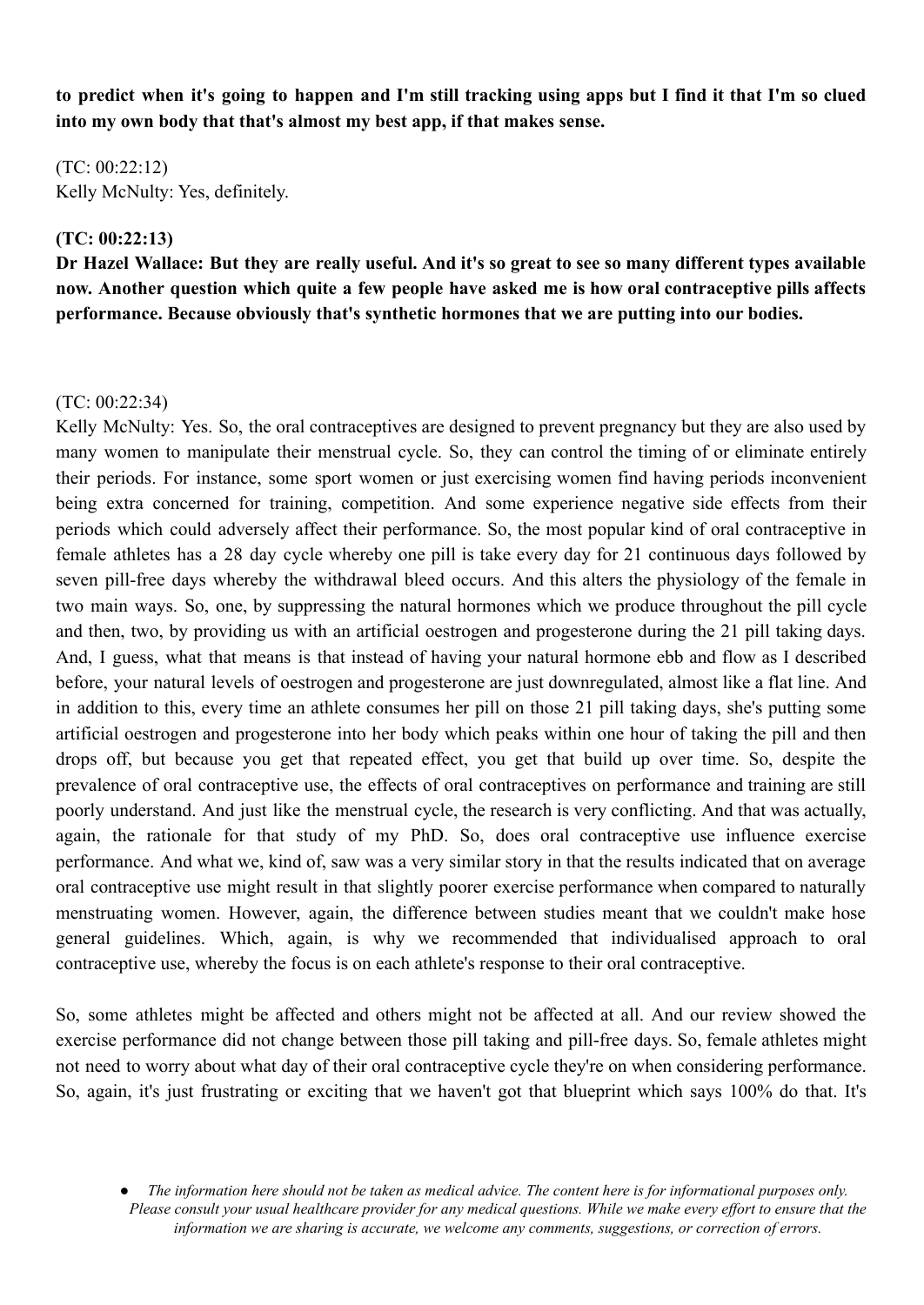more about problem solving and figuring out what works best for you and your own data as well as using the research to date.

# **(TC: 00:25:27)**

**Dr Hazel Wallace: Yes. And in your review were you looking specifically at the combined oral contraceptive pill?**

(TC: 00:25:31) Kelly McNulty: Yes, that's the one. Yes. There's so many different hormonal products.

# **(TC: 00:25:34)**

**Dr Hazel Wallace: There's so many different ones. But obviously that will be oestrogen and progesterone whereas some of them are going to be progesterone only and there's so many different forms of contraception. I'm always quite aware when I talk about contraception on here or any kind** of platform to, kind of, flag to women that there's never any judgement and there's so many different methods and people are so personal when it comes to these things. So, like Kelly said, we don't have **hard and fast conclusive evidence here. And there's definitely nothing standing out to say that it's** massively impairing performance. So, I think we need to be sensitive to the fact that for some people, **that's the right contraception for them. Yes.**

## (TC: 00:26:20)

Kelly McNulty: Yes. There has been a lot of oral contraceptive-, any contraceptive shaming at the minute and ultimately they've allowed women to achieve what wouldn't have been able to achieve if they weren't here. So, not only in life but in sport. So, yes. I don't think there's any, sort of, shame around them at all. But definitely, I get what you mean about women, sort of, not wanting admit that they're on a contraceptive pill.

# **(TC: 00:26:44)**

Dr Hazel Wallace: Yes. Or there's concerns around it and I know there's obviously lots of other side effects that we won't go into. But even looking at articles that are written online, even by researchers in this field, it often feels like they're shaming the use of it and discouraging it. And maybe for top-level athletes where they're trying to fine tune the tiniest things, there may be an alternative there. **But it's hard not to feel like there's judgement there.**

(TC: 00:27:12) Kelly McNulty: Yes, yes.

# **(TC: 00:27:14)**

**Dr Hazel Wallace: And then, moving onto, so, we talked about performance and the cycle, when it comes to PMS or pre-menstrual syndrome, which affects a huge amount of people, when it comes** exercise around this time, I mean, last night for example, I said on Instagram that I went for a run, it was day one of my period and the amount of messages I got from women being like, 'I would not be able to leave my sofa on the first day of my cycle,' or other women asking, 'Oh, is it okay to exercise if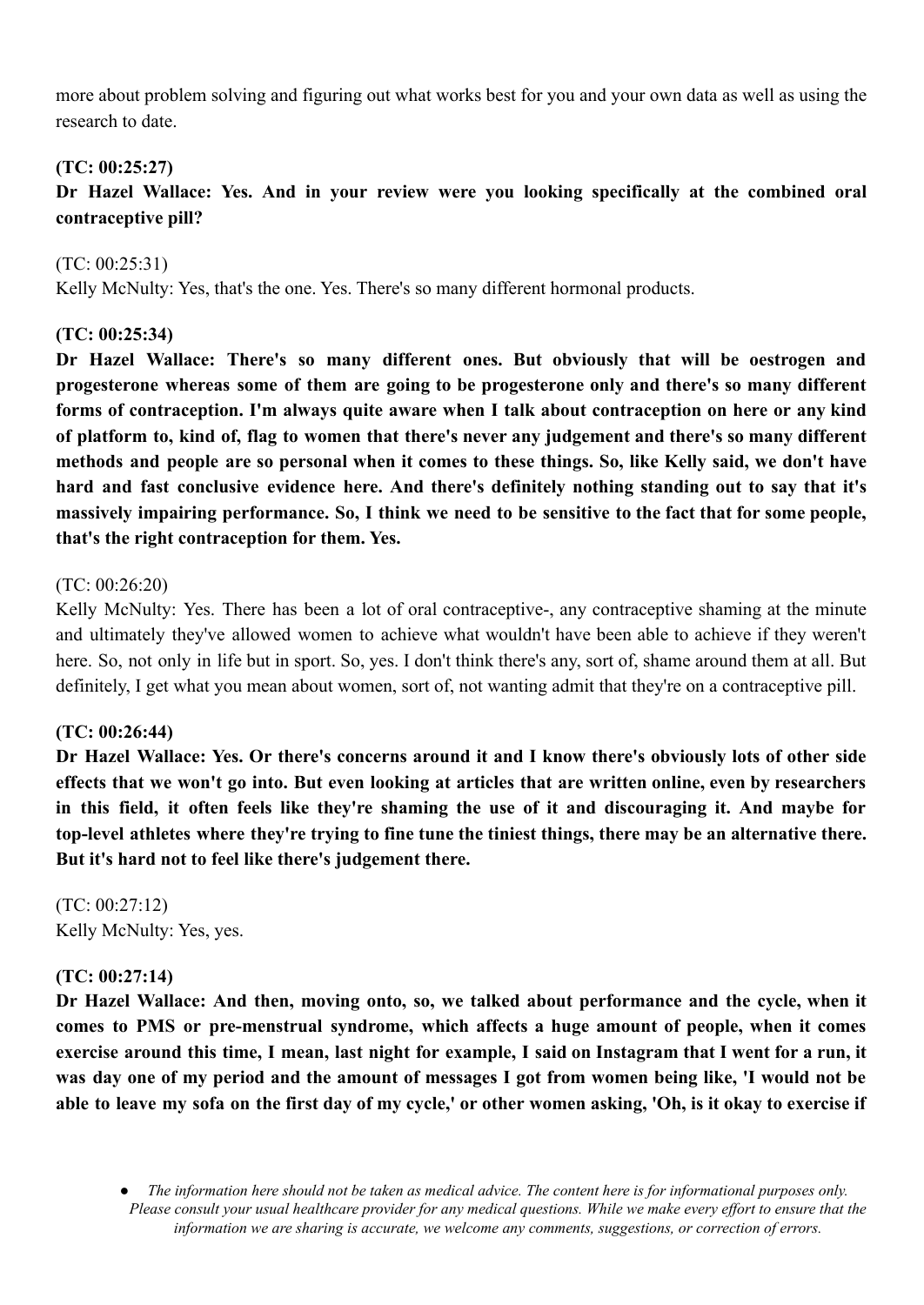I've got PMS or if I've got symptoms?' And things like that. And I was just thinking in my head, this is perfect timing for the podcast for us to, like, dive into this discussion. So, from a research point of view, again, we're talking about the same research field and it's not going to be the strongest evidence. **But what do we know about exercise and PMS and can it reduce symptoms or does it worsen symptoms?**

## (TC: 00:28:15)

Kelly McNulty: Yes, so, like you say, in the general population it's reported that nearly up 90% of women might suffer from PMS, which ranges from physical and psychological symptoms in the days prior to your period. So, in fact there are something like 150 reported symptoms that we can experience from anxiety, swollen boobs to bloating, headaches, tiredness etc. Whilst there are different approaches and techniques for PMS and though all those different ones might work for different women, there is definitely a role for the likes of exercise. For instance, one study found that eight weeks of aerobic exercise was effective in reducing the symptoms of PMS. Likewise, similar studies have shown that yoga is an effective strategy for reducing PMS symptoms. The mechanisms behind this effect however are unknown. But two possible reasons is that exercise releases endorphins as well as the known anti-inflammatory effects of regular moderate exercise. But, again, there is a need for that further research. In fact, there are something like five times more studies on erectile dysfunction, which 90% of men suffer from compared to PMS which is reported up to in 90% of women. So, a lot more can be done in this area. But at the moment I think the key is finding what works for you and how you are feeling.

## **(TC: 00:29:33)**

Dr Hazel Wallace: Yes. I think that's the best takeaway. And, like you said, the evidence points that-, **you know, it may actually help with symptoms and lots of various symptoms and whether that's mood or bloating or constipation and menstrual cramps, but again, the degree to which some people get PMS, I mean, there's a more severe form PMDD, which is less common and some people just (TC 00:30:00) find their period or PMS extremely debilitating. And just to, kind of, mention PMS usually starts before the period and then should disappear after one or two days into the period once it's** started. But, yes, I mean, I try to move around my cycle but I definitely get that some people feel really fatigued and that can be a barrier to exercise. So, it might just be gentle movement, going for a **walk. Or, like you said, there is some evidence that yoga may help with symptoms.**

## (TC: 00:30:33)

Kelly McNulty: Yes. I was the same. I couldn't have ever have exercised on my first day or the second day of my cycle. And that was literally, I just had to, sort of, rest and I found that was better for me. But now actually I am, sort of, a big advocate for moving on your periods, or I do like to get out there and move and I have found that it has made a massive difference in how I experience my cycle. So, yes, I think it's just trial and error of working out what works best for you.

## **(TC: 00:30:59)**

Dr Hazel Wallace: I think so. And also I think there's, like, almost this ingrained belief, I definitely feel like I had it at school, like, amongst other girls that if you had your period you just skipped PE.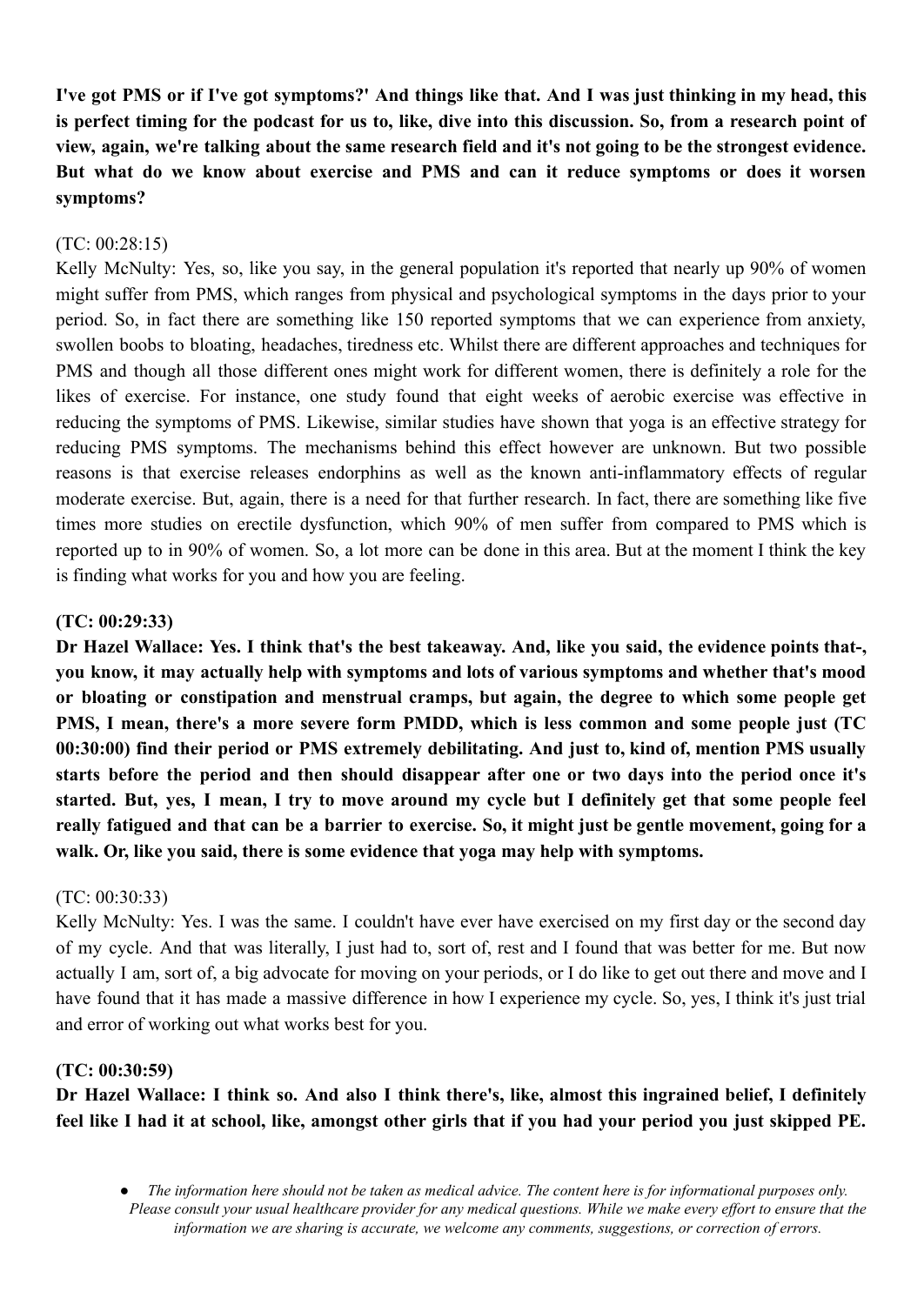Like, it's this belief vou can't partake in anything if you have vour period. So, I mean, once vou feel okay it's absolutely fine to go for it. It's so great that more women are talking about it though and are a bit more open about it. And I think what's been really fascinating this vear, especially because more people are tracking their cycle and are a bit more tuned to it, is because we're obviously living in this **crazy year of a coronavirus pandemic and everyone's world has been turned upside down, and what we're seeing is a lot of women, including female athletes, are reporting these changes to their menstrual cycle. Why do we think this is?**

### (TC: 00:31:54)

Kelly McNulty: Yes. So, there's been loads of changes to women's sport with the coronavirus pandemic. But, like you say, one change is that increasing number of women reporting changes to their menstrual cycle. So, that's from painful periods, worse PMS to late or even no periods at all. And this has been the case in sportswomen. So, data from FitrWoman shows that up to 45% of athletes have experienced some change in their menstrual cycle. So, at the moment in time, like you say, we're all living in that slightly different life from the one that we would usually lead. So, we've got different schedules, maybe different eating patterns, sleeping patterns, how we're exercising. Additionally we're all probably experiencing higher levels of stress and it's common to experience these types of changes in your cycle as a result. So, stress can impact on the menstrual cycle as a result of changes in brain signals via the HPA axis. So, cortisol is one of the main stress hormones which tells our body that something be going on that might require us to react. Which is a good thing when we need to get out of dangerous situations. But the constant release of cortisol as well other hormones like adrenaline can impact upon the production and release of other hormones. So, namely those in charge of the menstrual cycle. And therefore you might experience changes in your cycle such as late periods, no periods as well as all of those additional symptoms. So, there's not going to be a real quick fix with this. And, I guess, the advice is just to look at areas where you might be able to reduce stress and restore a little bit of normality. But that's obviously easier said than done. So, just being kind to yourself and recognising it. Also, Anita, AKA the Gynae Geek, was conducting an online study, I'm sure about periods and Covid-19. But there's also a great chapter on stress in her book.

#### **(TC: 00:33:42)**

**Dr Hazel Wallace: Yes. Absolutely. We've had Anita on here before. And, I mean, I'm sure everyone** listening is well aware, but her book is also called the Gynae Geek which I think is available across the world if you just check it out on Amazon, but, yes, it's fascinating how the little changes in our **environment or in our lives can absolutely shift our periods, whether it's a big change like moving** house or the Covid pandemic. And that just, kind of, shows us how sensitive it is to changes, whether it's, you know, any stress. And stress doesn't have to be psychological stress. So, like, work stress. But it can be stress that you're not fueling your body, you're not getting enough nutrients in or stress that **you're maybe exercising too much. There's lots of ways that it can affect our periods. And then, I** guess, finally to finish, what for you is the biggest myth on women's health that you would love to **bust?**

(TC: 00:34:43)

The information here should not be taken as medical advice. The content here is for informational purposes only. Please consult your usual healthcare provider for any medical questions. While we make every effort to ensure that the *information we are sharing is accurate, we welcome any comments, suggestions, or correction of errors.*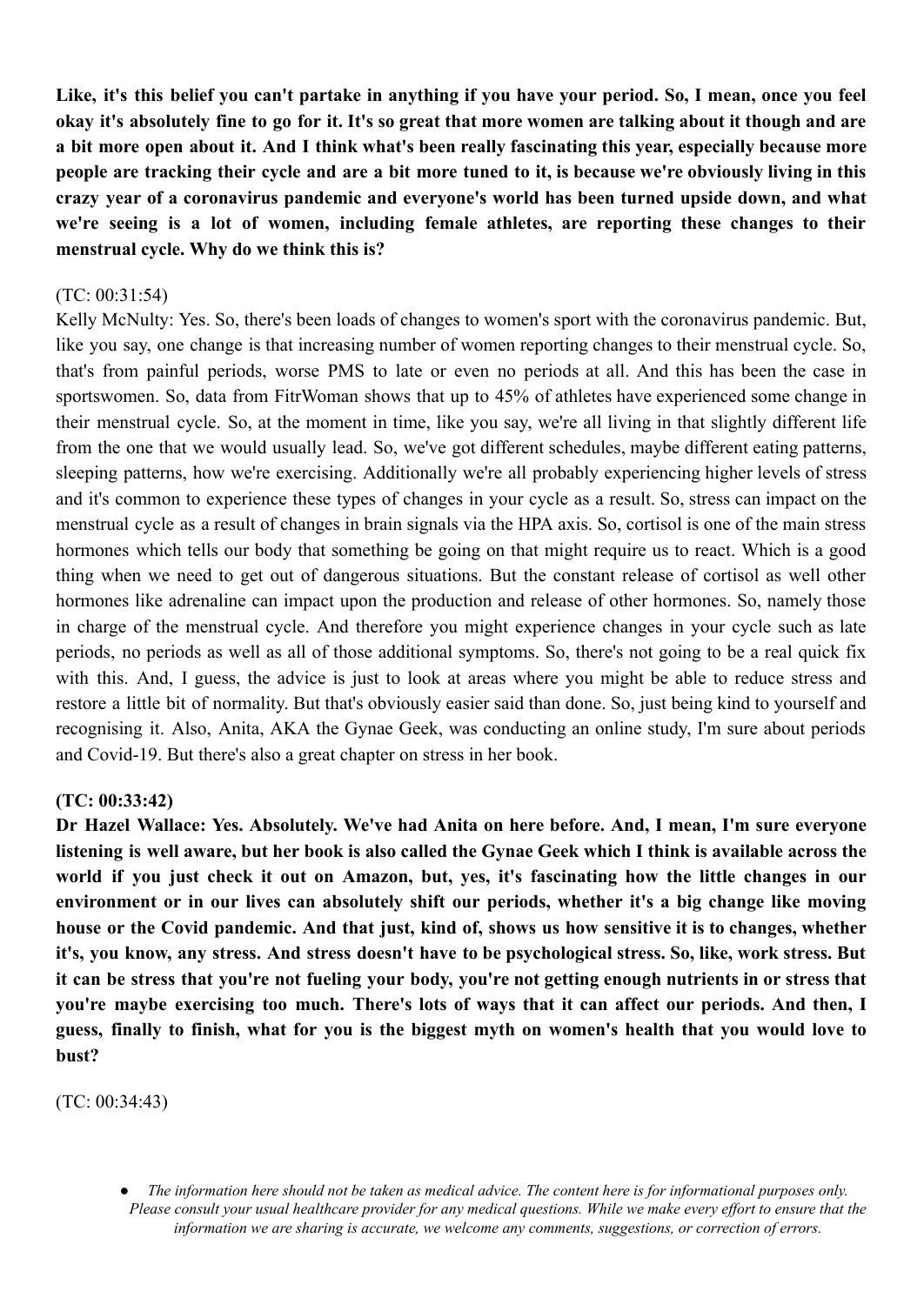Kelly McNulty: Yes. So, where there's a lack of knowledge, quite often, like you say, a myth can tend to fill that gap. So, there are so many myths surrounding women's health and some of them are really, really bonkers. But, I guess, the biggest one particularly, sort of, from the sporting and exercising environment perspective is the fact that menstrual cycles and periods are still bizarrely seen as that taboo topic. And sometimes something that women need to be embarrassed about or hide away and not discuss. Like, at school we all used to shove tampons or pads up our sleeves to go to the toilets. So, it was just something that you just never wanted to bring up. So, even in the sporting environment, a recent survey showed that 81% of women have never discussed the impact of their menstrual cycle on performance and training with their coach. So, actually in sport, we're in that great position to just completely remove that taboo altogether. For example, in sport we talk openly about everything to do with performance. So, from nutrition, digestion, sleep. So, why do we tend to leave periods out of that equation? The menstrual is a natural biological process and should be considered in the same light as these other natural physiological functions. And it's not just the menstrual, there are other factors such as pelvic health, breast health, pregnancy, menopause, which all tend to go under the radar. So, I think we need to speak out and encourage other women and exercising women and female athletes to speak out about these topics and not be afraid or embarrassed. We need to make these topics the normal thing that they are. And that means everyone should be part of the conversation. So, even men, young girls, boys, none of use should be excluded. And consequently, the more we normalise the conversation, the more education we have surrounding it, the more we'll be able to further improve not only women's performance but their health and wellbeing as well at the same time.

## **(TC: 00:36:35)**

**Dr Hazel Wallace: Yes. Absolutely. That was a passionate speech. (talking over each other 36.39)**

(TC: 00:36:39) Kelly McNulty: (inaudible 36.39).

## **(TC: 00:36:43)**

Dr Hazel Wallace: No. But it's so true. I mean, I think it was the American College of Obstetrics and Gynecology released a statement a little while ago to say it should be considered a vital sign, like, the **menstrual cycle, like, just like we would take blood pressure, temperature, things like that when someone comes through the hospital and I'm like, 'Yes.' None of my colleagues ever talk about, apart** from obs and gynae doctors will talk about periods, but otherwise we just pretend that whole part of a **women's physiology doesn't exist and it's mind blowing.**

(TC: 00:37:16) Kelly McNulty: Yes.

#### **(TC: 00:37:17)**

**Dr Hazel Wallace: But thank you so much for coming on and chatting today. It's been really fascinating.**

(TC: 00:37:21)